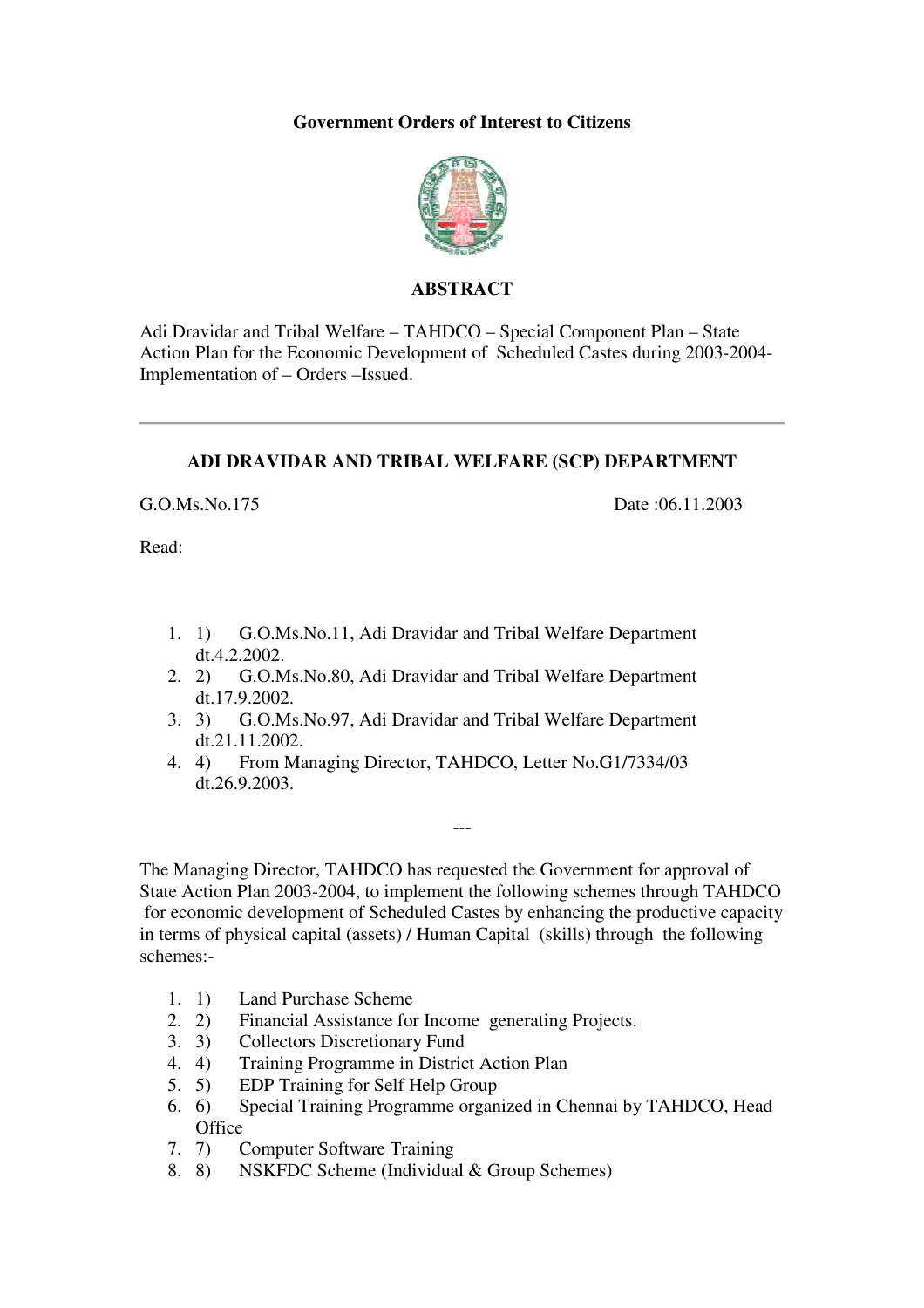- 9. 9) NSLRS
- 10. 10) Infrastructure Development Scheme

2. In the Government Orders first and second read above, guidelines were issued for District Action Plan in order to improve the effectiveness of TAHDCO Scheme. The plan strategy is entirely based on the actual felt needs of the S.C population in accordance with the local resource potential of the District. The District Action plans for all the Districts for 2003-2004 were drafted by the District Collector based on the actual needs of the SC population of the district and potential of the District. With this background, Managing director, TAHDCO has sent District Action Plan for 2003-2004 to the tune of rupees 222.45 lakhs covering 205879 beneficiaries.

3. The Government approve the State Action Plan as given in the Annexure-I to this order, which gives the summary account of State Action Plan Components and District Plans, as given in Annexure-II to this order.

### **Abstract of the District Action Plan**

#### **I. Land Purchase Scheme**

Targeted to assist women beneficiaries among landless labourers and marginal farmers living below the poverty line, the scheme offers assistance in the form of subsidy (50% of unit cost) for the purpose of purchasing land, land development, minor irrigation facilities and animal husbandry activities, with a maximum unit cost of Rs.2.00 lakhs. The scheme should be implemented for the benefit of 6000 Scheduled Castes and 1000 Scheduled Tribes in the current year and subsidy allotment has been made to Districts, in proportion to the net shown area of Districts, as mentioned in Annexure-I of this order. However, a detailed Government order on the implementation land purchase scheme (LPS) will be issued separately.

#### 1. **II. Financial Assistance to Income Generating Projects(IGPs)**

#### **Financial Assistance to IGPs will comprise of two components namely:-**

|                | <b>SL.NO. SCHEME</b> | NO.OF<br><b>BENEFICIARIES</b> | <b>SUBSIDY TOTAL</b> |         |
|----------------|----------------------|-------------------------------|----------------------|---------|
| $\mathbf{1}$ . | Financial            | 6462                          | 881.45               | 2758.25 |
|                | Assistance           |                               |                      |         |
|                | for IGP to           |                               |                      |         |
|                | individuals          |                               |                      |         |
| 2.             | Financial            | 103078                        | 2261.53              | 4736.47 |
|                | Assistant            |                               |                      |         |
|                | for IGPs to          |                               |                      |         |
|                | Self Help            |                               |                      |         |
|                | Groups               |                               |                      |         |
|                | including            |                               |                      |         |
|                | .R.F.                |                               |                      |         |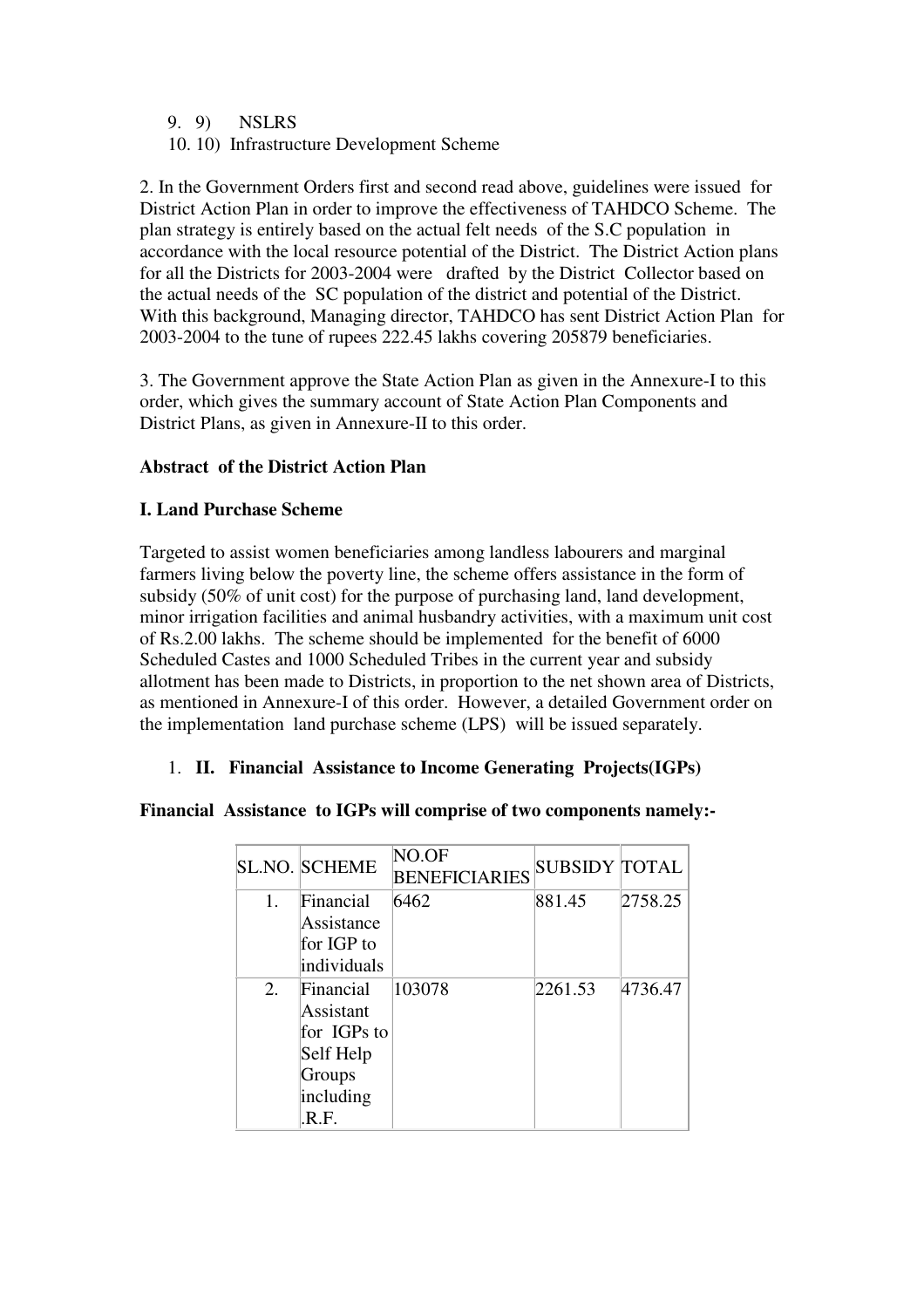#### **(a) Financial Assistance for IGPs to indi`viduals:-.**

Under the financial assistance to individuals, the consolidated District Action Plans propose to cover 6462 individuals for a total assistance of Rs. 2758.25 lakhs which includes a subsidy amount of Rs.881.45 lakhs. Detailed guidelines to be followed in the implementation of District Action Plan have been approved in G.O 2nd read above . In addition to above, the following guidelines are to be followed in giving financial assistance to individuals.

- 1. (a) In respect of all pending applications pertaining to previous years, for which form III claims have been received from banks, District Managers may be instructed to release subsidy after getting due approval of the District Collectors, from out of the current year's allocation for individual beneficiaries.
- 2. (b) All applications of previous years, which have been placed before the Block level Task Force Selection Committee, for selection, as on 15.7.2003, may be returned by the District Managers to the applicants, with an intimation to apply a fresh as per revised procedure applicable from the current year 2003-2004.
- 3. (c) In the revised procedure applicable from the current year 2003-2004 all applications of the individual beneficiaries for TAHDCO assistance have to be sponsored by the Grama sabha in the rural areas. The block level Task Force Selection Committee will finally select the applications only from out of the list of applications by the Grama sabha.

In the urban areas, of Town Panchayats, Municipalities and Corporation, the District Managers, may directly entertain the application forms from the beneficiaries and place it before the Task Force Committee for selection of beneficiaries. The other conditions and procedure prescribed last year will remain the same. However , this procedure of sponsoring through Grama sabha will not be applicable for Land Purchase Scheme.

Further in order to ensure that there is no lopsided distribution in the scheme of individual beneficiaries, the selection committee is to select individual beneficiaries from rural and urban areas as per the SC population of rural and urban areas in the district.

#### (**b) Financial Assistance for IGPs to Self Help Group:**-

Under the financial Assistnce to SHGs, the consolidated District Action Plan have proposed to cover1,03,078 S.C women members of SHGs in 6797 number of SC/ST Self Help Groups for a total assistance of Rs. 4736.47 lakhs, involving subsidy amount of Rs. 2261.53 lakhs. This outlay is to be utilized both for revolving fund as well as for economic activities. The detailed guidelines for implementation has been approved in the G.O.(Ms)No. 80 Adi Dravidar and Tribal Welfare Department dated 17.9.2002.

### **III Collector's Discretionary find:**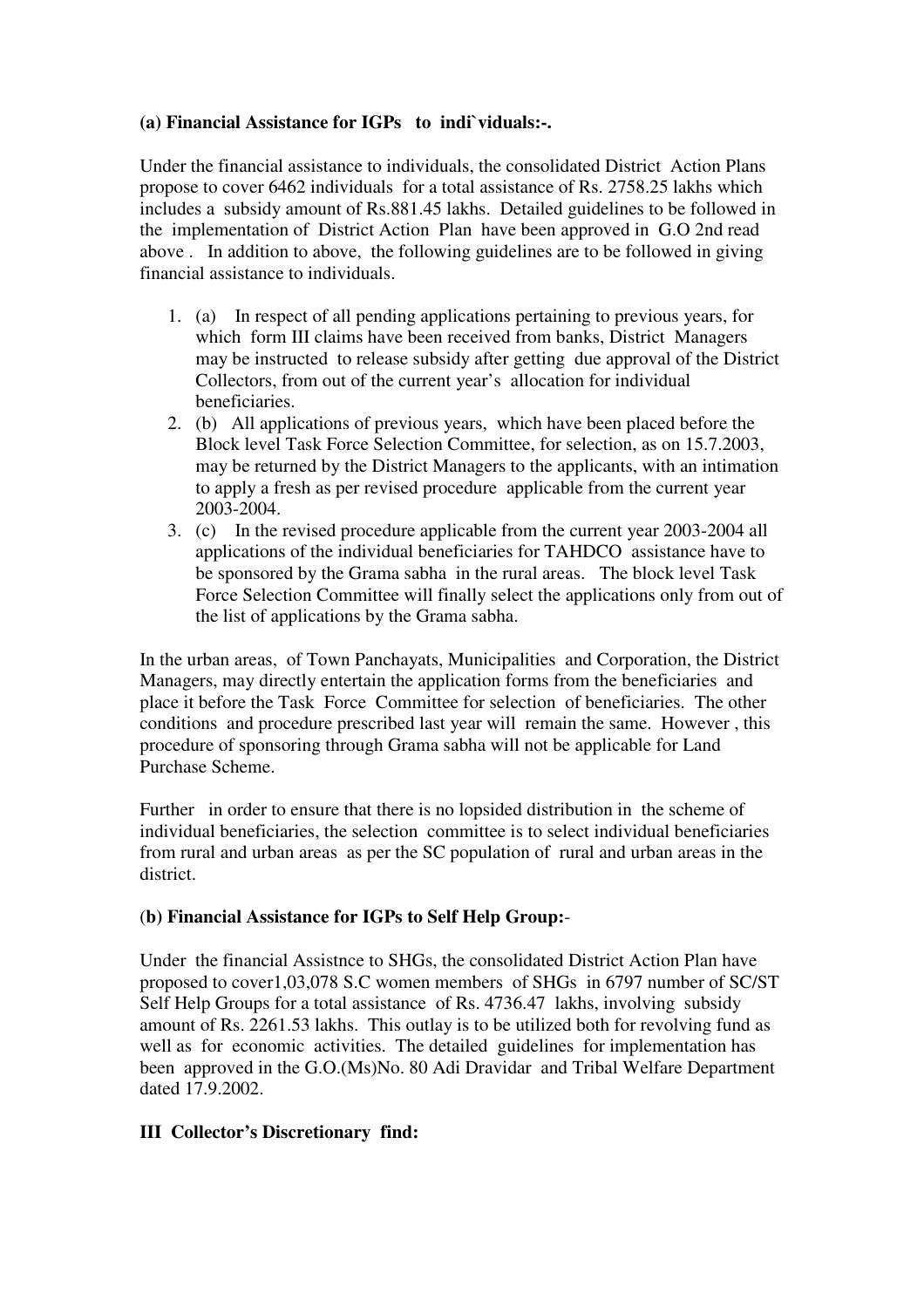The Government direct that as per the guidelines issued in G.O. (Ms)No.112 Adi Dravidar and Tribal Welfare Department dated 31.12.2002 the Collectors Discretionary fund scheme will cover 2000 beneficiaries for subsidy outlay of Rs . 200 lakhs, as detailed in Annexure-II.

## **IV Training Programme**

a) **Vocational Training Programme for SC/ST Youth** With a view to streamline vocational Training Programme, the Managing Director, TAHDCO, should ensure that the District Managers follow the guidelines in implementing the Vocational Training Programme.

(i) The District Selection Committee should identify training programmes, which provide maximum employment potential for SC/ST youth, in the district. Then the District Selection Committee should identify the best training institution which can conduct such courses.

(ii) Vocational Training Programme (VTPs) should be organized in the Government Polytechnics and Government aided Polytechnics, recognized by the Department of Technical Education (DOTE), Government of Tamilnadu.

(iii) Short Term Vocational Training Programmes can be organized in Government ITIs and private ITCs industrial schools recognized and approved by the Directorate of Employment and Training, Government of Tamilnadu. The maximum duration of courses organized in such institutions can be upto 2 years.

(iv) The Nursing Assistant Courses should be organized only in such institutions which are recognized by Director, Medical Education or M.G.R. Medical University, Chennai. Such recognized institutions should already be conducting Diploma or Degree courses recognized by the Director, Medical Education or M.G.R. Medical University.

(v) Medical Lab Technician Courses should be organized only in such institutions which are recognized by Director of Medical Education. Such approved institutions should be already conducting Diploma or degree courses in Medical Lab technician, recognized by Director of Medical Education.

(vi) Short term Vocation Training Courses can also be organized in institutions sponsored by Government of India or Government of Tamil Nadu.

(vii) Vocational Training courses should not be organized in any other training institutions, which are not approved either by Government of Tamil Nadu or Government of India.

(viii) District Committee may consider and finalise training programmes in all schemes except computer software, which will be centrally organized for the entire State by TAHDCO Head Office.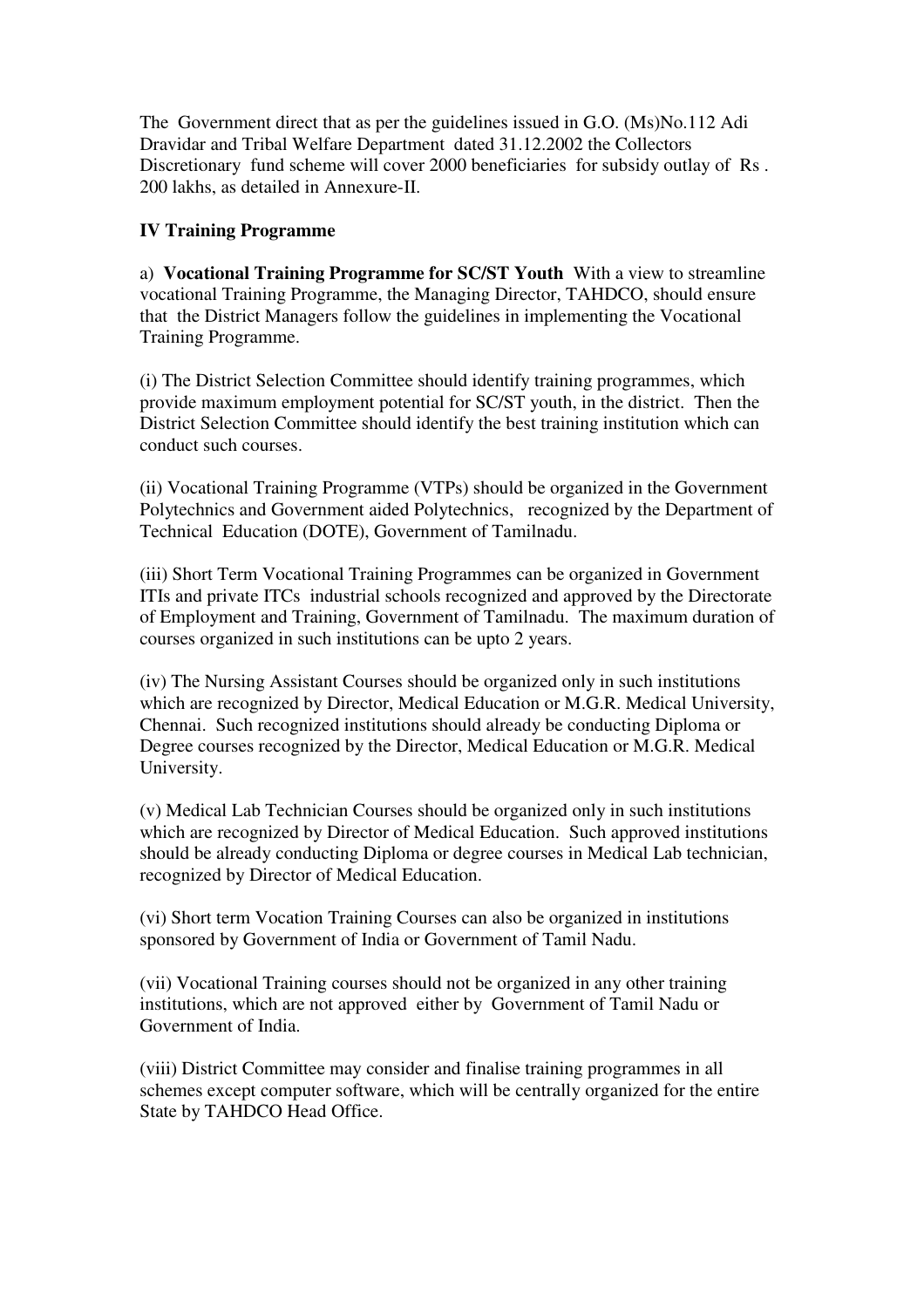During the current year vocational Training for SC/ST youth shall be implemented as per the District Action Plan for an outlay of Rs.535.11 Lakhs covering 8002 SC/ST youth.

## **V. Vocational Training Programme for SC/ST Women**

There shall be a Vocational Training Programme for Scheduled Caste/Scheduled Tribe women Members of Self Help Group organized in the District Action Plan covering 5125 Members with the subsidy amount of Rs.58.95 Lakhs as per the following guidelines.

After EDP Training, the SC/ST members of Self Help Groups should be organized to have vocational skill Training in their selected area of economic activities in accordance with the norms prescribed by the Tamil Nadu Corporation for Development of Women given in the orders of Department of Social Welfare.

## **OTHER SCHEMES;**

## **VI EDP Training for Self Help Groups:**

The Government direct the Managing Director, TAHDCO to cover 30000 Scheduled Caste member of the Self Help Group and 10000 Scheduled Tribe Women Members of Self Help Group for capacity building for EDP programme. The Districtwise target has been allocated as outlined in Annexure-III and this should be implemented in accordance with the norms fixed by the Tamilnadu corporation for Development Women. Rs. 200.00 lakhs is provided for the Training.

### 1. **VII. Special Training Programme Organised at Head Office TAHDCO**

There shall be a Special Vocational Training Programme organized in the Head Office TAHDCO covering 2300 beneficiaries at the cost of 350.00 lakhs. Also Computer Software Training shall be organized by TAHDCO throughout the State in 100 Centres benefiting 2000 students at the cost of Rs.286.00 lakhs including the stipend amount of Rs.96 lakhs.

### 1. **VIII. NSFDC Scheme**

During the current year, in all the Income Generating Projects implemented as per District Action Plan, the total term loan portion will be Rs.7408.60 Lakhs. The option is being given to the beneficiaries to avail of term loan either from NSFDC or from Commercial Bank. Therefore the notional allocation of Rs.16.86 crores of the NSKFDC, is covered in the term loan portion of financial assistance scheme for IGP in the District Action Plan for beneficiaries and total term loan and promoters contribution of 7408.60 lakhs.

## **IX. NSKFDC**

TAHDCO will give assistance to 600 beneficiaries involving of subsidy amount of Rs.108.00 Lakhs and NSKFDC term loan of Rs.180.00 lakhs and margin money assistance of 72.00 Lakhs together totaling Rs.252.00 lakhs, as per the District wise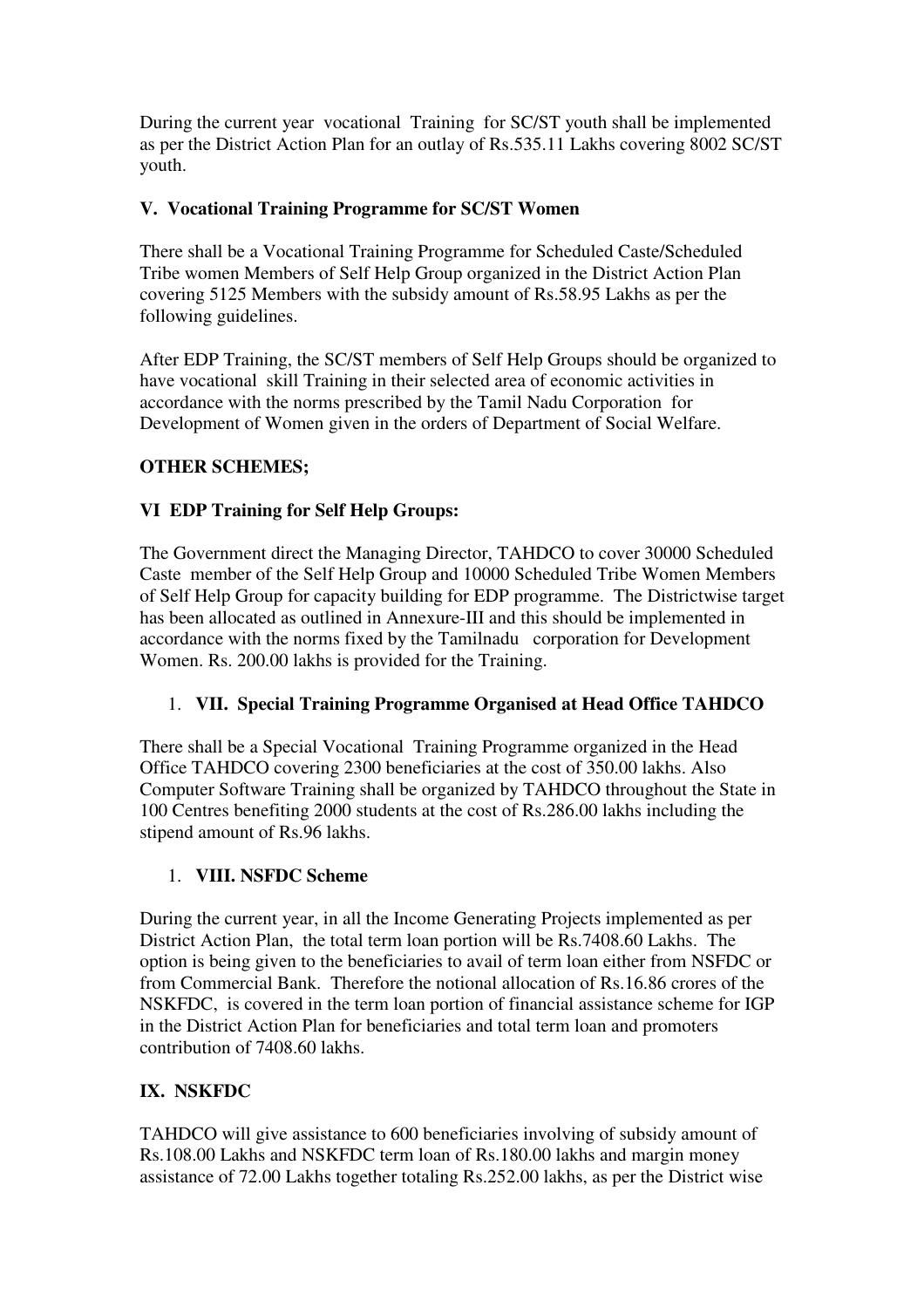targets allocation ordered in Annexure IV to the order. NSKFDC Group scheme is covered under NSLRS.

## **X. NSLRS**

The Managing Director, TAHDCO shall implement the NSLRS in the pattern of SHG as per the physical and financial allocation given in detail in Annexure-V to this order, involving total subsidy component of Rs.3345 lakhs and total term loan component of Rs.2350.00 lakhs from NSKFDC covering 10,000 beneficiaries.The Government permits to impart Skill Training including Life Skill Training (LST) to scavengers and their dependents for a maximum duration of six months at a cost of Rs. 8450/- per beneficiary as per the following cost norms:-

| $(1)$ Stipend Rs. 500/- P.M. X 6 months                                    |     | Rs. | $3,000/-$          |
|----------------------------------------------------------------------------|-----|-----|--------------------|
| (2) Life Skill Training                                                    | $=$ | Rs. | $550/-$            |
| (3) Training fees for training institutions<br>Rs. $400/- P.M. X 6 months$ |     |     | $Rs. \quad 2,400/$ |
| (4) NGO support cost                                                       | $=$ | Rs. | $500/-$            |
| (5) Tool Kit allowance                                                     | $=$ | Rs. | $2,000/-$          |
| Total                                                                      |     |     | $Rs. 8,450/-$      |

For NSLRS benficiaries availing of assistance as a SHG the maximum project cost would be Rs. 5.00 lakhs. As per the SHG pattern of Government of Tamil Nadu, the pattern of financing per group will be Rs. 2.50 lakhs subsidy, Rs.15,000/- (3%) as promoters contribution and Rs. 2,35,000/- (47%) as term loan from NSFDC.

The Government also directs the Managing Director to allow the NSLRS scheme beneficiaries to avail of financial assistance as per the NSFDC norms for individual loan assistance wherein the individual beneficiaries can avail of financial assistance as detailed below:-

- Maximum Project cost up to Rs. 5.00 lakhs
- Subsidy 30% of the Project Cost (or) Rs.25,000/- per beneficiary which ever is less
- Promoter's Contribution of 5% of the Project Cost for Unit Cost more than Rs. 2.00 lakhs and no promoter's contribution for projects less than Rs. 2.00 lakhs.
- Term Loan up to 90% of the Project Cost from NSKFDC.

The above financial pattern is implemented where ever the SHG members of NSLRS scheme opt for individual loan. Accordingly, the actual financial allocation for various districts in Annexure-V may vary as per actual requirement.

### **XI. Infrastructural Development**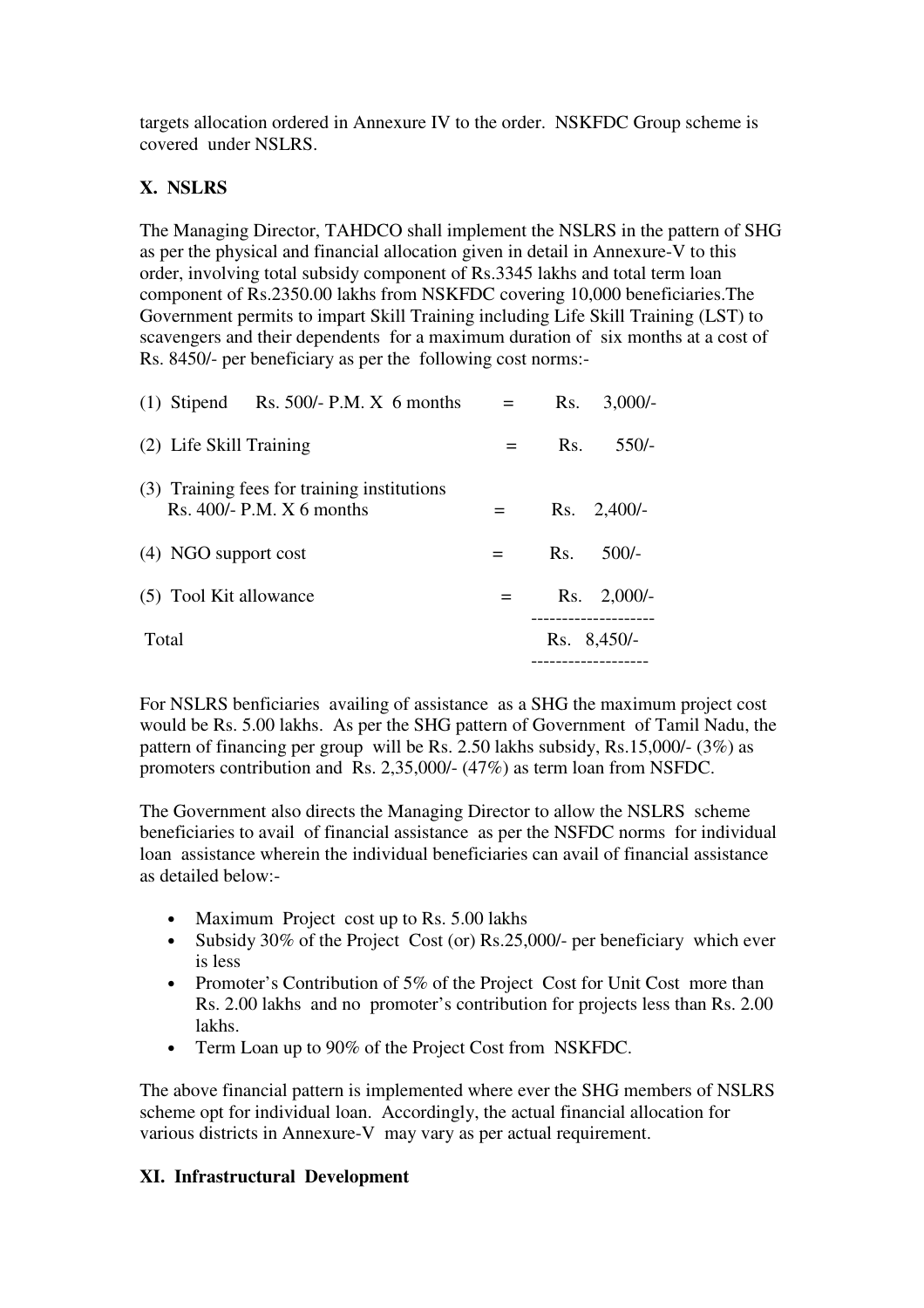SCA guidelines to Government of India permit 10% of the annual SCA allocation to be utilized for Infrastructural Development scheme. In the current year financial provision of Rs.800 Lakhs is made to cover a total of 15,000 beneficiaries all over the state under State Action Plan.

4. The Managing Director, TAHDCO is directed to review the progress of the implementation of the schemes every month and send review report to Government in Finance Department and Adi Dravidar and Tribal Welfare Department.

5. Managing Director, TAHDCO is also directed to identify the beneficiaries and to implement the schemes effectively. The amount under the scheme may be disbursed when the bank permits the sanction of the loan to the beneficiaries.

6. The beneficiaries should be Adi Dravidars.

(By order of the Governor)

#### **P.SELVAM, SECRETARY TO GOVERNMENT**

To

The Managing Director, TAHDCO, Chennai-101

All Collectors,

The Commissioner, Adi Dravidar Welfare, Chennai-5

The Director, Tribal Welfare, Chennai-5

The Accountant General, Chennai-18/35/16

The Director, Agriculture, Chennai-5

The Director, Animal Husbandry, Chennai-6

The Director, Ministry of Social Justice and Empowerment, New Delhi-1

Copy to

The Director, Regional Office, National Commission for SC/ST, Shastri Bhawan, Chennai-6

The All District Manager, (through Managing Director , TAHDCO)

The Regional Manager, TAHDCO (through Managing Director, TAHDCO)

PA to Minister Adi Dravidar Welfare, Chennai-9

PA to the Secretary, Adi Dravidar and Tribal Welfare, Chennai-9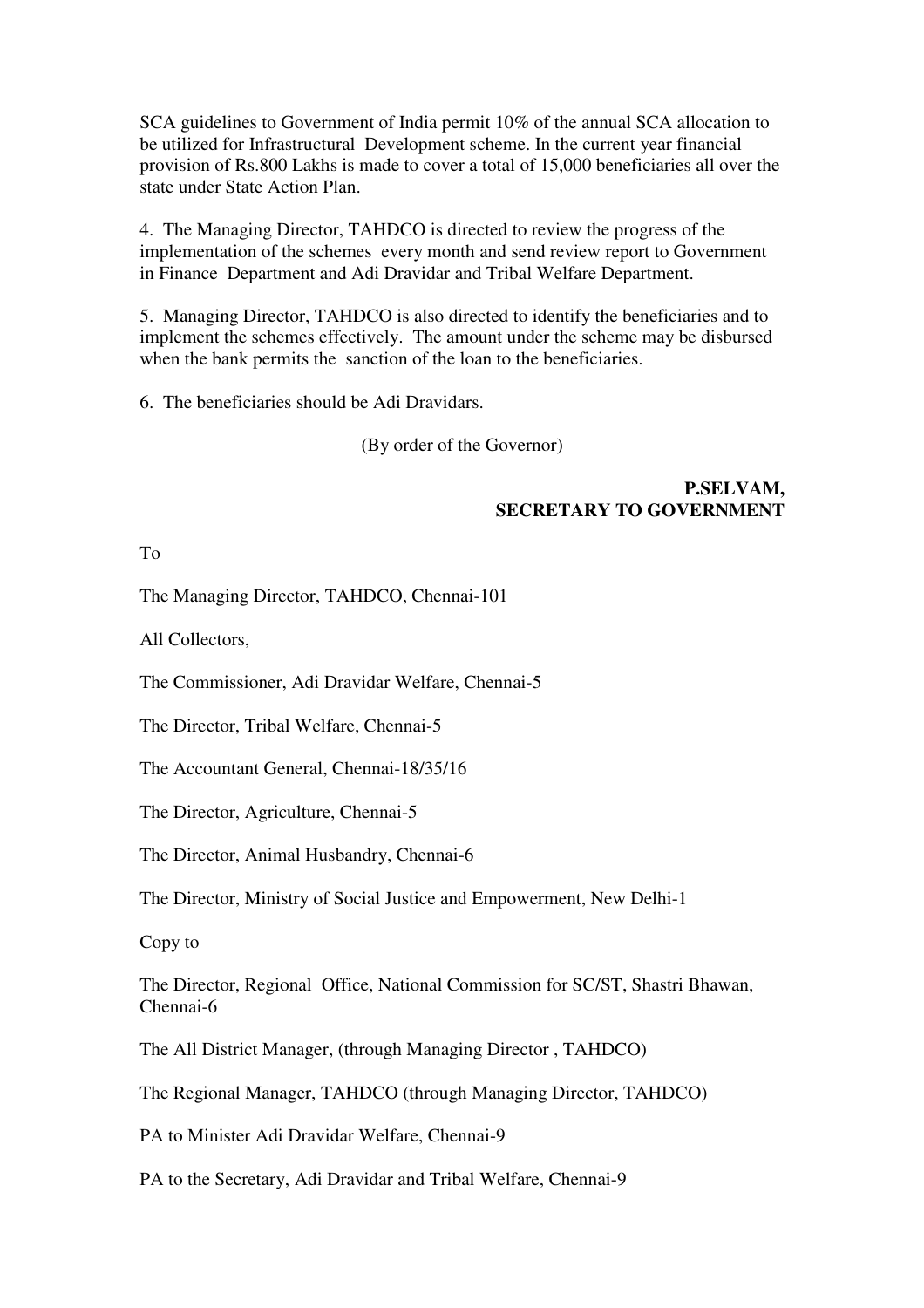# AD&TW Dept (MEC/ADW-3/ADW-9/TD/ADW-6/OP-I) Chennai-9

SF/SC

# //Forwarded By Order//

## Section Officer

## **ANNEXURE - I**

| 3.             |     | 2003-2004                            |                                                                           |        |                     |         | ABSTRACT OF STATE ACTION PLAN (S.A.P) FOR THE YEAR                       |         |  |
|----------------|-----|--------------------------------------|---------------------------------------------------------------------------|--------|---------------------|---------|--------------------------------------------------------------------------|---------|--|
|                |     |                                      |                                                                           |        |                     |         |                                                                          |         |  |
|                |     |                                      | <b>PHYSICAL</b><br><b>BENEFICIARIES</b>                                   |        | FINANCIAL (in Lacs) |         |                                                                          |         |  |
|                |     | Sl.No.SCHEME <sub>NO. OF</sub>       |                                                                           |        |                     |         | <b>PROMOTER'S</b><br>SUBSIDY CONTRIBUTION TOTAL<br><b>&amp;TERM LOAN</b> |         |  |
|                | (A) | <b>DISTRICT ACTION PLANS (DAPs)</b>  |                                                                           |        |                     |         |                                                                          |         |  |
|                | 1   | Scheme                               | <b>Land Purchase</b>                                                      | 11312  | 3056.86             |         | 3056.86                                                                  | 6113.72 |  |
|                |     | Financial<br>Assistance for<br>IGP's |                                                                           |        |                     |         |                                                                          |         |  |
| $\overline{2}$ |     | Individuals                          | 2.1. $F.A$ to                                                             | 6462   |                     | 881.45  | 1876.80                                                                  | 2758.25 |  |
|                |     | R.F                                  | 2.2. F.A to<br><b>SHGs including</b>                                      | 103078 |                     | 2261.53 | 2474.94                                                                  | 4736.47 |  |
| $\overline{3}$ |     | Collector's<br>Fund                  | Discretionary                                                             | 2000   |                     | 200.00  |                                                                          | 200.00  |  |
|                |     | Training<br>Programme                |                                                                           |        |                     |         |                                                                          |         |  |
|                | 4   |                                      | 4.1. Training<br>programmes in<br>District<br>Action<br>Plan - Individual |        | 535.11              |         |                                                                          | 535.11  |  |
|                |     | District                             | 4.2. Training<br>programmes in<br>Action                                  | 5125   | 58.95               |         |                                                                          | 58.95   |  |